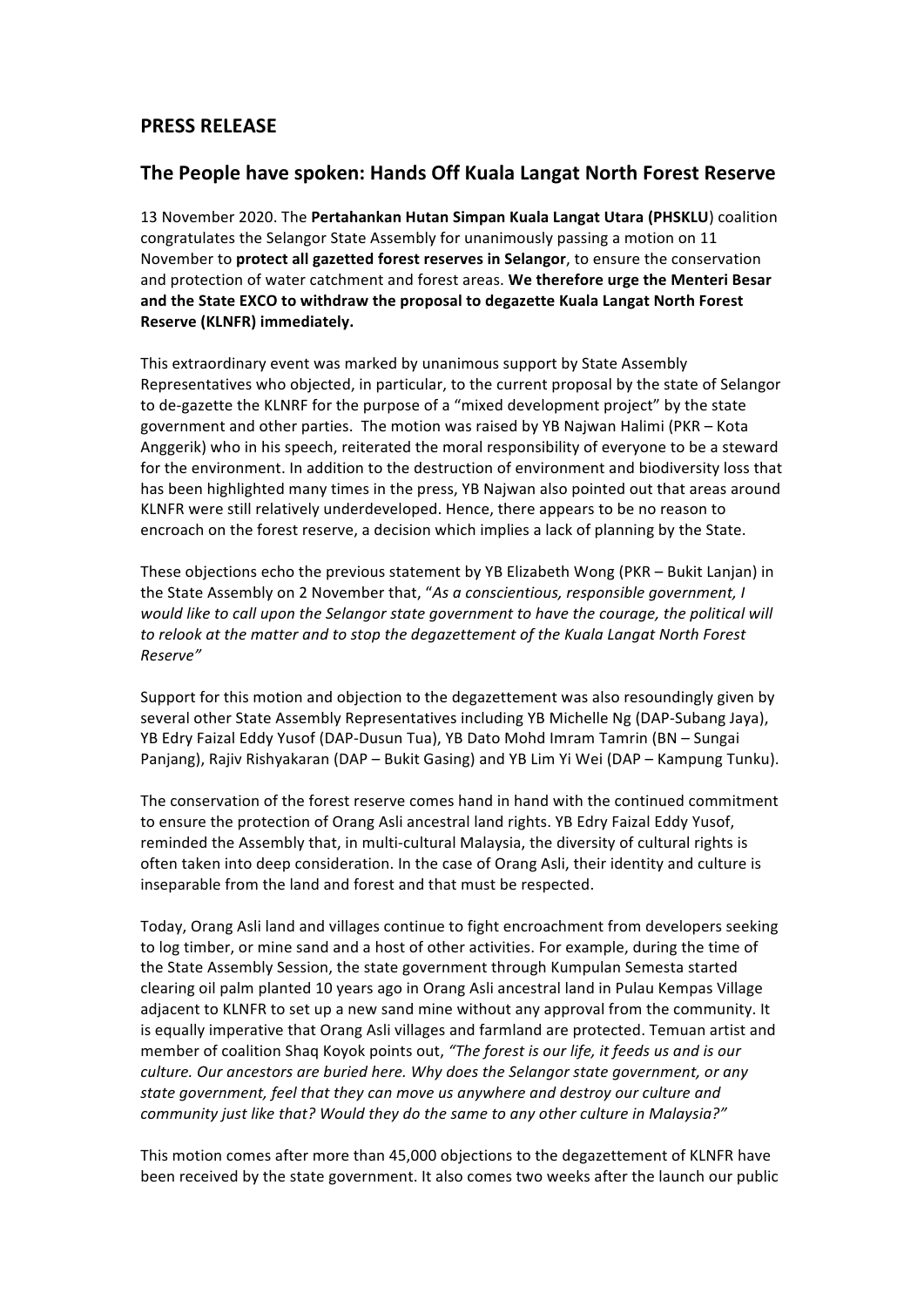campaign on 29 October encouraging the Rakyat to assert their right to a green vote by emailing their elected representatives to voice their objection to the degazettement. This campaign was widely shared on social media (#hutanpergimana) led by KAMY, Kuasa and Five Arts Centre, with images generated by different visual artists over the course of the campaign. Plants donated by GRASS Malaysia and EMPOWER Malaysia were also delivered to the state assemblypersons to remind them that acting on the climate crisis is in the hands of lawmakers in this generation. This campaign also overlaps the beginning of the regional Asian Climate Rally that was kicked off in Malaysia on 10 November.

Results of this campaign were tracked by SUARAM, Greenpeace Malaysia and PSM, and published on a website. A green scorecard later represented the positions of the lawmakers. According to Greenpeace Malaysia representative, Nur Sakeenah Omar, "Nearly 1,500 *people* sent emails to several or all elected representatives in Selangor. Public engagement was very positive and we are glad to see many Malaysians feeling strongly about this, *enough to demand their elected representatives speak out for them."* 

In addition to objections raised during the state assembly, other state assemblypersons who made objections included YB Chua Wei Kiat (PKR – Rawang), YB Azmizam Zaman Huri (PKR – Pelabuhan Klang) and Member of Parliament YB June Leow (PKR – Hulu Selangor). YB Hannah Yeoh (former Selangor State Assembly Speaker), despite not currently being a representative of Selangor, submitted her own objection.

PHSKLU observed this show of support across party lines with great encouragement, Faizal Parish, Director of Global Environment Centre remarked, "This is an encouraging step *forward for all green campaigns, as it is a first time I am witnessing unanimous support,* without objections, for the conservation of all forest reserves in response to development *proposals"*

But all is not over yet - PHSKLU is committed to monitor the situation as the final decision on the fate of KLNFR lies with the Selangor State Executive Council (EXCO). Any decision to proceed with changing the spirit and status of KLNFR will be shocking, at the very least. After such a clear and unanimous message from the people of Selangor and their elected representatives to "Keep Kuala Langat Forest as a Forest Reserve", we urge the Menteri Besar and the State EXCO to immediately withdraw the proposal to de-gazette Kuala Langat North Forest Reserve.

The coalition would like to express our heartfelt thanks to the elected representatives, special interest groups and members of the public who continue to champion, and support the objection to the degazettement of the Kuala Langat North Forest Reserve.

The Pertahankan Hutan Simapan Kuala Langat Utara (PHSKLU) coalition consists of:

- 1. Pertubuhan Pelindung Khazanah Alam (PEKA)
- 2. SUARAM (Suara Rakyat Malaysia)
- 3. Persatuan Kesedaran dan Keadilan Iklim Malaysia (Klima Action Malaysia- KAMY)
- 4. Five Arts Centre
- 5. Persatuan Tindakan Alam Sekitar Kuala Langat
- 6. EMPOWER Malaysia
- 7. Greenpeace Malaysia
- 8. Parti Sosialis Malaysia (PSM)
- 9. Persatuan Aktivis Sahabat Alam (KUASA)
- 10. Center for Orang Asli Concerns (COAC)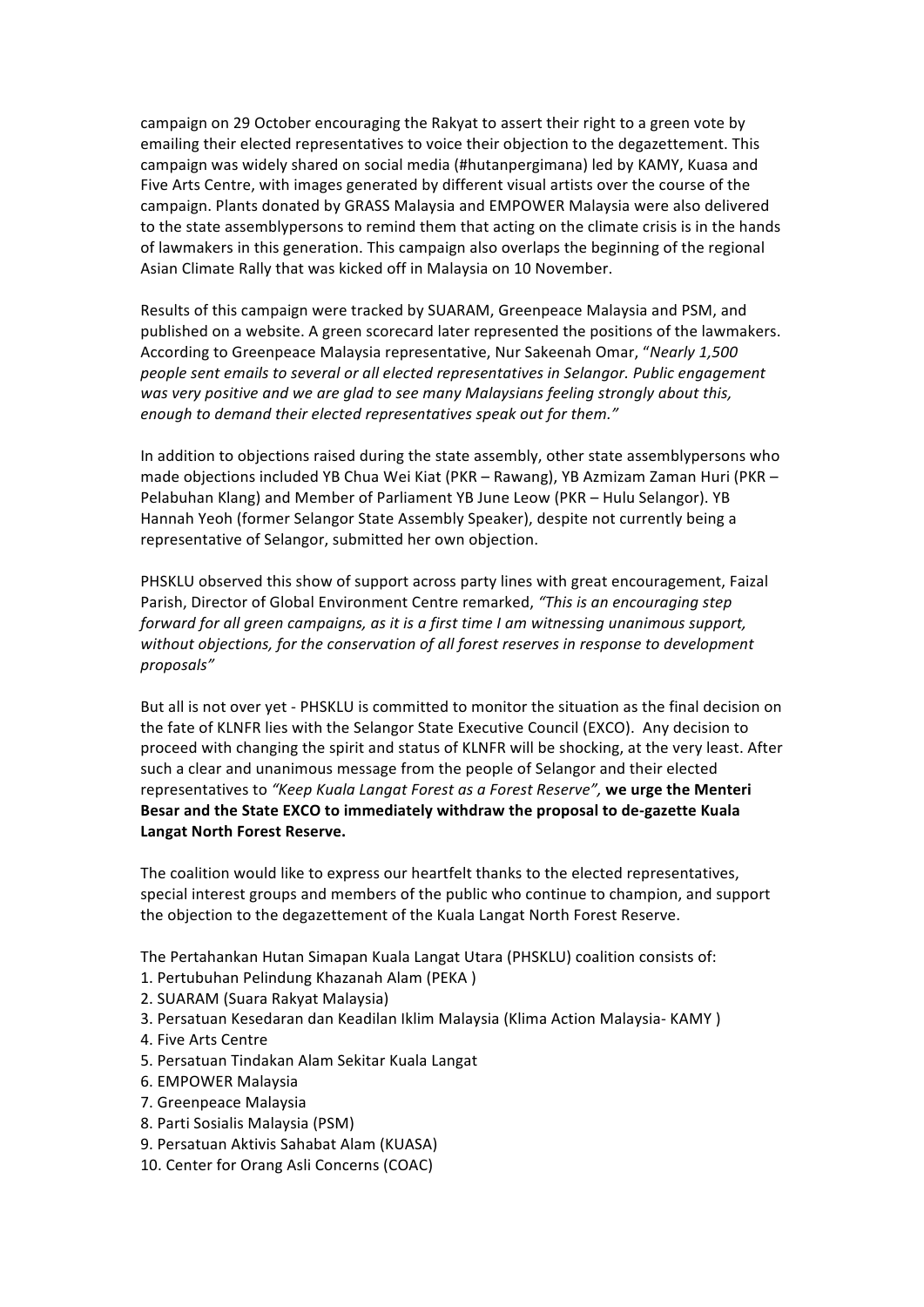- 11. Global Environment Centre (GEC)
- 12. Pertubuhan Alam Sekitar Sejahtera (GRASS) Malaysia
- 13. Malaysian Nature Society (MNS) Selangor Branch
- 14. Sahabat Alam Malaysia (SAM)
- 15. Treat Every Environment Special Sdn Bhd (TrEES)

#### Reference:

Sidang Dewan Negeri Selangor | 2 November 2020 - Sesi petang Quote by YB Elizabeth Wong, 1: 24:01 https://www.youtube.com/watch?v=OEgHhu3Eqe4&feature=youtu.be

Sidang Dewan Negeri Selangor | 11 November 2020 - Sesi petang Speech by YB Najwan Halimi and ADUNs supporting, 1:16:08 https://www.youtube.com/watch?v=HPMCW9bCp2c&ab\_channel=SelangorTV

#### Contact:

- 1) Suresh Kumar | 019-569-6964 | peoplesbhr@suaram.net
- 2) Damien Thanam | 012-696-1129 | damienthanam.divean@gmail.com
- 3) Ili Nadiah Dzulfakar | 018-358-2752 | nadiah@klimaactionmalaysia.org
- 4) Professor Madya Dr Darren Ong Chung Lee | 012-465-3750 | dongcl@gmail.com

Attached: Full text of YB Najwan Halimi's speech.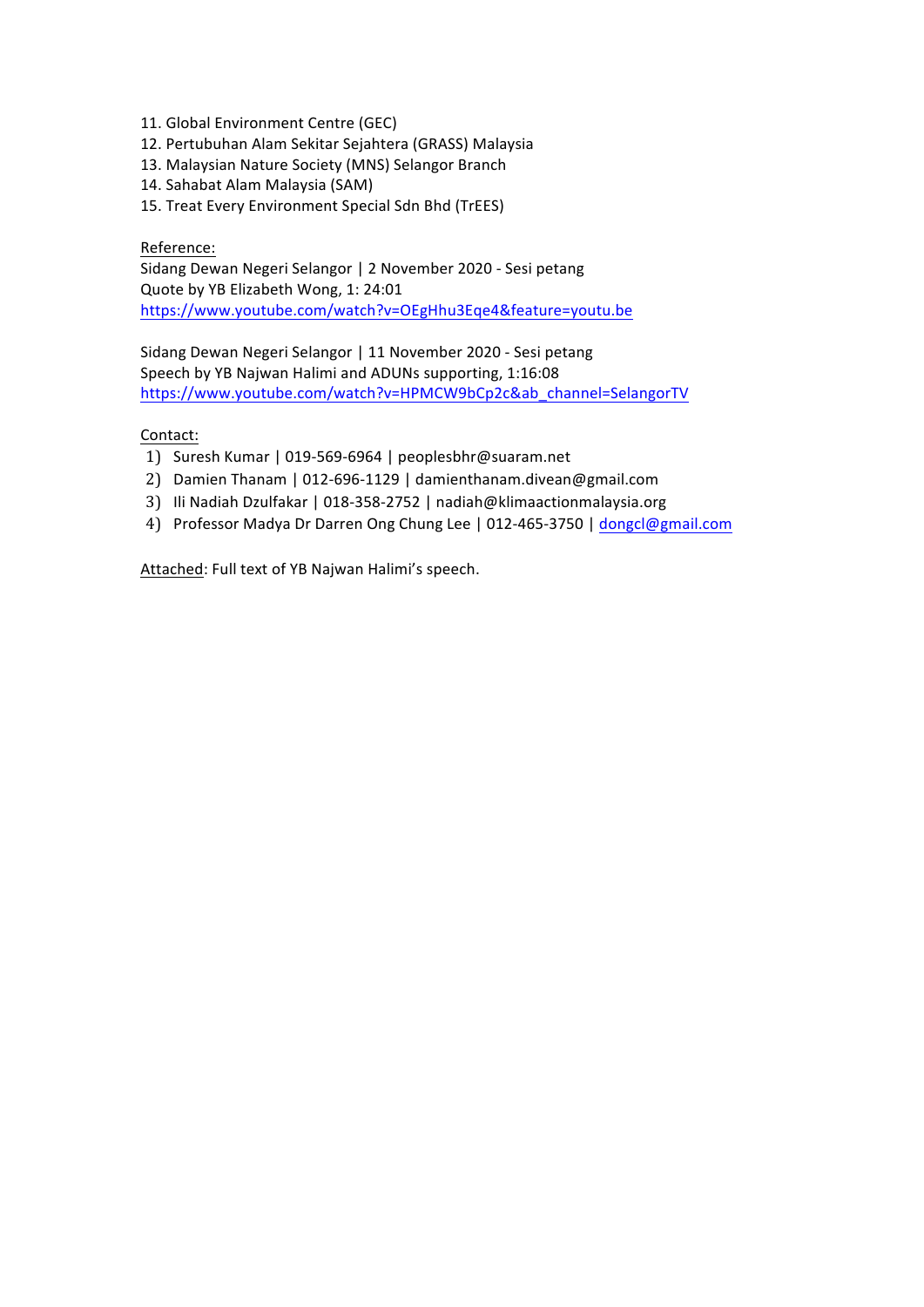

# **TEKS UCAPAN PERBAHASAN USUL NO. 26 TAHUN 2020**

# **MESYUARAT KETIGA PENGGAL KETIGA DEWAN NEGERI SELANGOR DARUL EHSAN KEEMPAT BELAS TAHUN 2020**

## **11 NOVEMBER 2020**

Tuan Speaker dan Ahli Yang Berhormat sekalian,

1. Saya ingin membawa satu usul yang berbunyi seperti berikut:

*"Bahawa Dewan Yang Mulia ini menggesa Kerajaan Negeri Selangor mempertahankan status warta hutan simpan di seluruh negeri agar kawasankawasan tadahan air dan hutan-hutan simpan di Negeri Selangor dikekalkan dan dipelihara dengan baik supaya sumber air di Negeri Selangor mencukupi dan tidak terjejas untuk masa akan datang."*

Tuan Speaker dan Ahli Yang Berhormat sekalian,

2. Saya percaya usul yang dibentangkan ini cukup signifikan dan berkait rapat dengan tanggungjawab kita sebagai pemegang mandat rakyat serta kewajipan kita sebagai khalifah yang diamanahkan oleh Tuhan untuk menjaga serta memelihara alam yakni Bumi yang kita diami ini.

3. Oleh yang demikian, pada hari ini saya menjangkakan dukungan penuh dari Ahli-ahli Yang Berhormat untuk sama-sama memastikan usul ini disepakati dan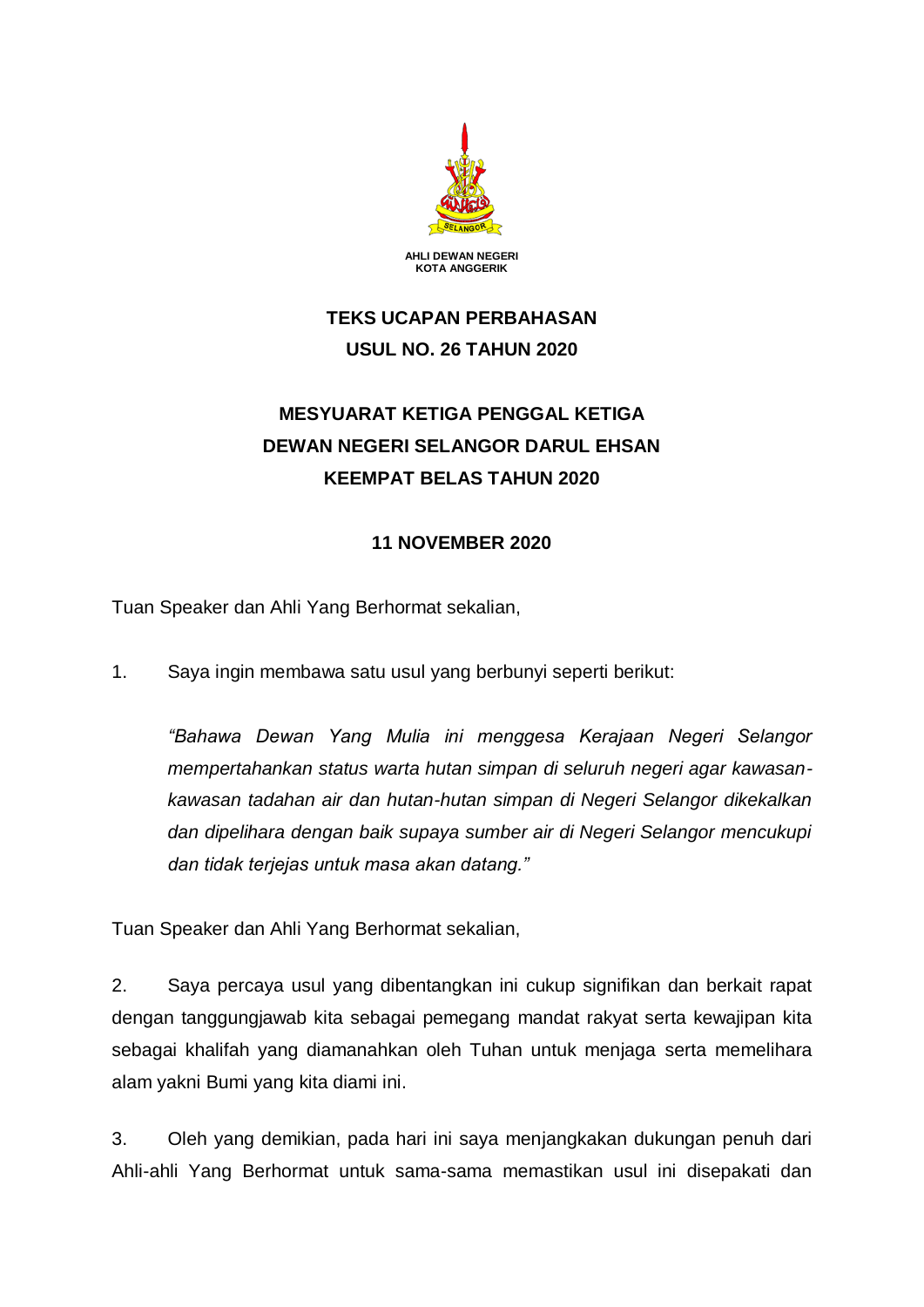dizahirkan sebagai mewakili suara serta tuntutan seluruh rakyat Selangor yang komited dan tegas untuk menjamin kelestarian, kehijauan dan keseimbangan ekosistem di negeri Selangor.

Tuan Speaker dan Ahli Yang Berhormat sekalian,

4. Di dalam Al-Qur'an menerusi Surah Ar-Rum, ayat ke-41, Allah *Subhanahu Wa Ta'ala* (SWT) telah mengingatkan:

*"Telah timbul berbagai kerosakan dan bala bencana di darat dan di laut dengan sebab apa yang telah dilakukan oleh tangan manusia; (timbulnya yang demikian) kerana Allah hendak merasakan mereka sebahagian dari balasan perbuatan-perbuatan buruk yang mereka telah lakukan, supaya mereka kembali (insaf dan bertaubat)."*

5. Saya percaya, setiap agama dan kepercayaan sama ada Islam, Kristian, Buddha dan Hindu menuntut para penganutnya agar memelihara hubungan yang seimbang antara manusia dan alam. Sebagai seorang Muslim, saya sering mengingatkan diri saya akan peranan yang telah dimaktubkan oleh Allah SWT di dalam Al-Qur'an sebagai *khalifatul fil ardh* yakni khalifah atau pemimpin di muka bumi. Istilah ini bolehlah ditafsirkan sebagai wakil Tuhan di atas Bumi ini yang dipertanggungjawabkan untuk memakmur, menjaga serta memeliharanya dengan baik. Kepentingan alam sekitar turut dinyatakan di dalam Al-Qur'an menerusi Surah Luqman, ayat ke-10 yang bermaksud:

*"Dia (Allah) menciptakan langit dengan tidak bertiang sebagaimana yang kamu melihatnya; dan Dia mengadakan di bumi gunung-ganang yang menetapnya supaya bumi itu tidak menghayun-hayunkan kamu; dan Dia biakkan padanya berbagai jenis binatang. Dan Kami menurunkan hujan dari langit, lalu Kami tumbuhkan di bumi berbagai jenis tanaman yang memberi banyak manfaat."*

Tuan Speaker dan Ahli Yang Berhormat sekalian,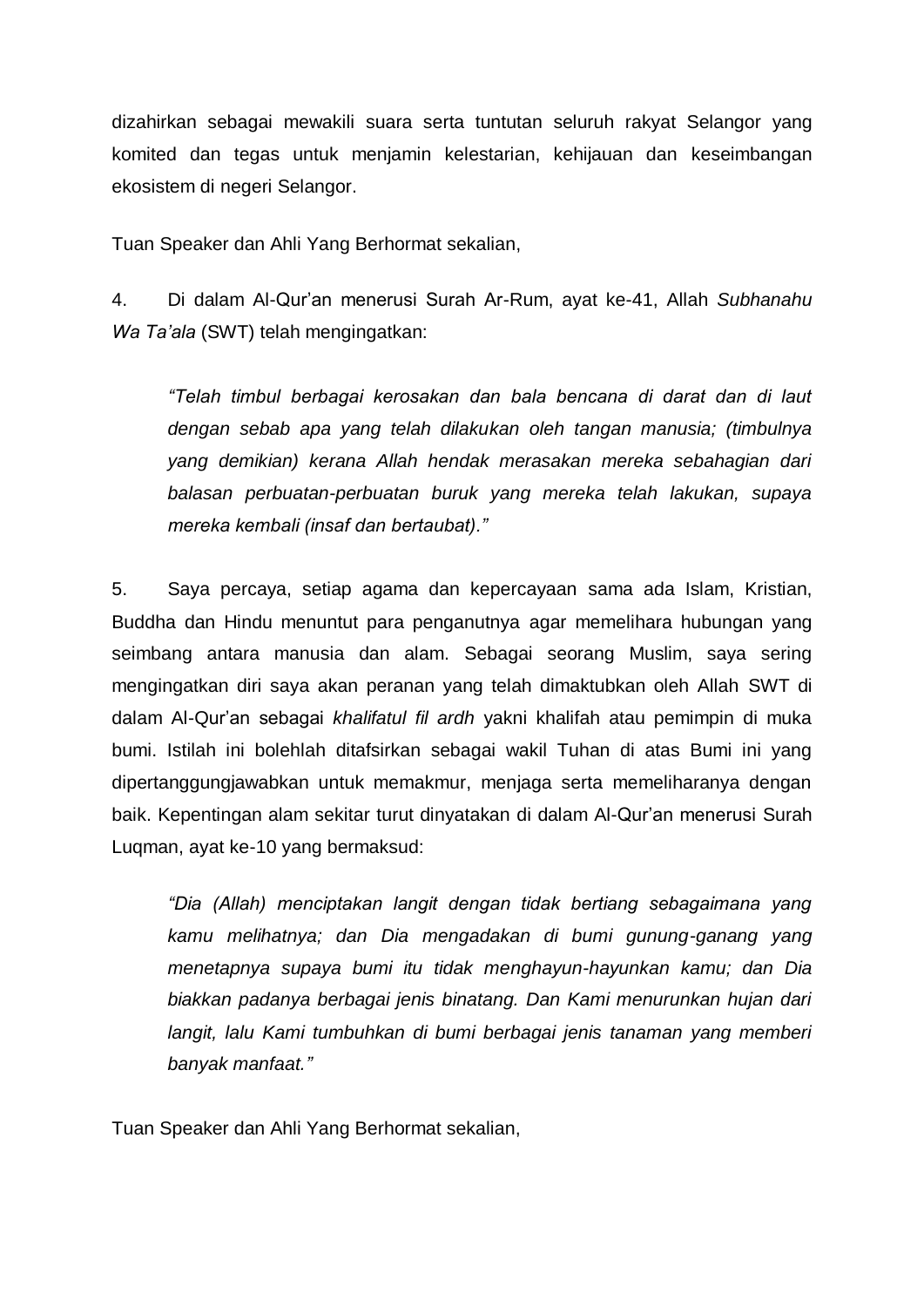6. Pada bulan Februari yang lalu, kita semua dikejutkan dengan cadangan kerajaan negeri untuk menyahwarta Hutan Simpan Kuala Langat Utara bagi tujuan projek pembangunan bercampur. Keseluruhan kawasan berkenaan dianggarkan seluas 2,400 ekar.

7. Saya mendapat maklumat daripada beberapa pakar perancang bandar, sekiranya 1,000 ekar sekalipun yang mahu dibangunkan, projek berkenaan boleh memakan masa sekitar 10 hingga 20 tahun, dan ia bergantung kepada keadaan pertumbuhan ekonomi dan beberapa faktor lain. Bayangkan bagi kawasan seluas 2,400 ekar, mungkin memakan masa sehingga 40 hingga ke 50 tahun! Barangkali nilai projek juga berbilion ringgit.

8. Maknanya projek ini bukan kepalang — bukan sahaja perlu dilihat dari sudut keuntungan ekonomi, namun perlu juga dilihat impak lain yang mungkin timbul. Sekalipun nyahwarta peringkat awal melibatkan keluasan 1,000 ekar sahaja, ia juga sudah cukup besar.

9. Saya tidak pasti, apakah saiz keseluruhan kawasan berkenaan sama seperti saiz keseluruhan beberapa penempatan lain seperti Subang Jaya, misalnya atau mungkin juga lebih besar daripada saiz Setia Alam. Katakanlah saiznya sebesar Subang Jaya, sehingga kini pun Subang Jaya boleh dikatakan masih belum siap dibangunkan meski pun sudah mendapat status bandaraya.

10. Saya percaya kita semua bukan mahu menolak pembangunan. Apa yang dapat kita pelajari daripada kesilapan masa lalu ialah pembangunan perlulah dirancang dengan baik. Kita sudah terlalu banyak kawasan pembangunan baru yang hanya molek di peringkat awal, tetapi menjadi berkecamuk kemudiannya.

11. Secara logiknya, kawasan kediaman, komersial serba moden seperti yang cuba dibangunkan di Cyberjaya — yakni kawasan yang agak berhampiran dengan hutan simpan yang kita bincangkan ini sekalipun — masih belum dapat dimajukan semaksimanya. Begitu juga dengan Putrajaya dan kawasan berhampiran, ke semuanya masih 'terbuka' dan belum begitu padat.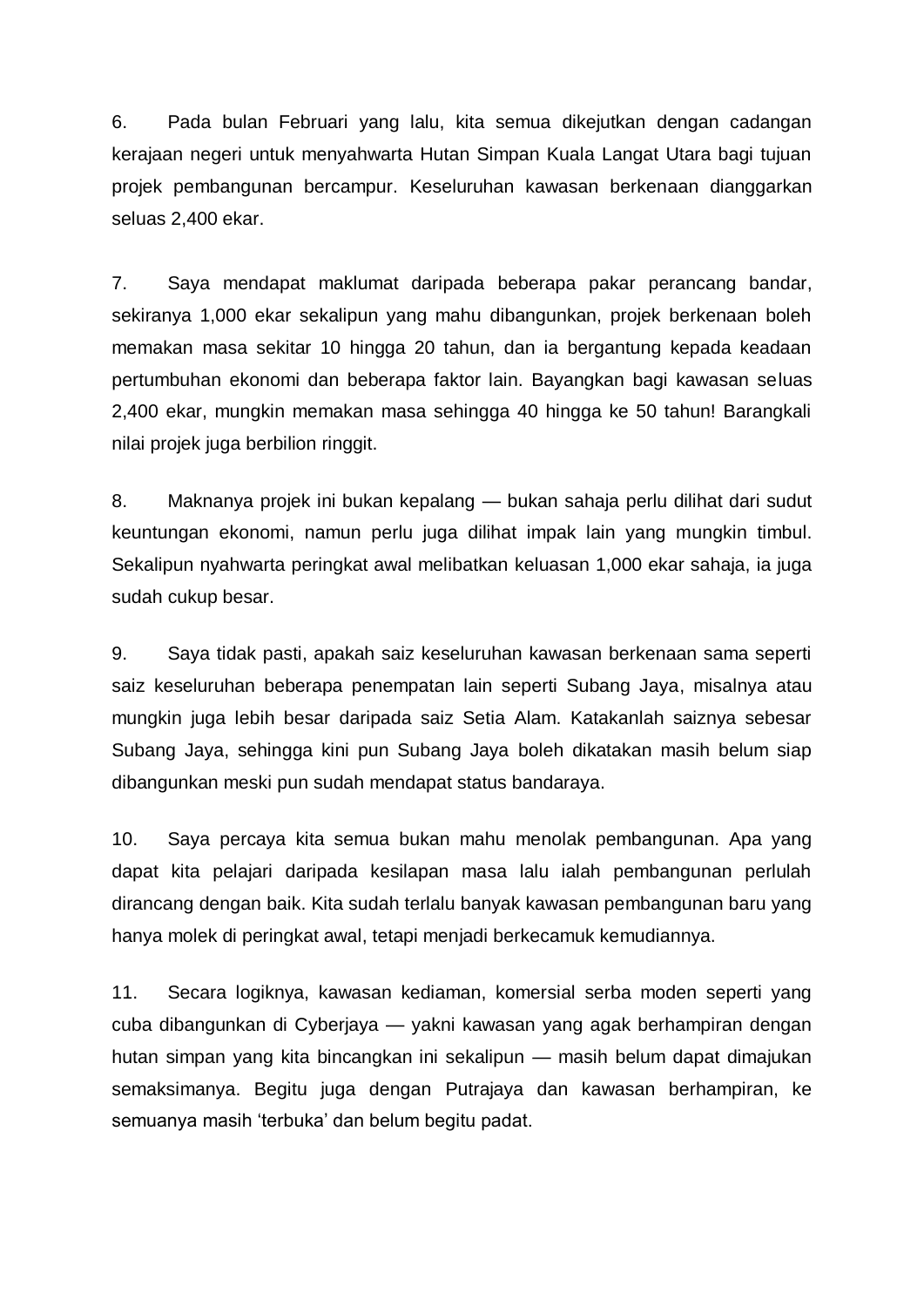12. Oleh yang demikian, agak tidak munasabah sekiranya kerajaan negeri sekali lagi ingin menyahwartakan sebuah kawasan seluas 1,000 ekar atau lebih bagi tujuan pembangunan bercampur. Sepertimana ayat Al-Qur'an yang saya sebutkan di atas, saya bimbang kesan jangka panjang akan menjadikan negeri yang kita cintai ini sebagai negeri yang sempang peranang kerana kegagalan kita merancang pembangunan secara komprehensif.

13. Tatkala saya memandu kereta ke arah selatan sebelum membelok ke lebuhraya menuju ke Lapangan Terbang Antarabangsa Kuala Lumpur (KLIA), saya juga dapat melihat bangunan tinggi dipacak di kawasan berhampiran hutan simpan yang kita bicarakan ini. Terdetik di dalam hati saya perasaan yang aneh iaitu bagaimanakah pangsapuri yang begitu tinggi didirikan di dalam kawasan yang sekelilingnya masih tanah kosong?

14. Ia seakan-akan menggambarkan betapa sifat tamak pemaju yang mahu mengaut keuntungan yang maksima dengan membangun pangsapuri di tengahtengah padang jarak padang terkukur. Sudah tentu rumah yang disusun ke atas akan lebih menguntungkan — termasuk dalam tempoh masa panjang — ketimbang rumah yang dibangunkan secara teres, berkembar atau banglo.

15. Apa yang boleh saya bayangkan, pembangunan apartmen atau kondominium sebeginilah yang menjadi antara punca kediaman *landed* menjadi begitu mahal. Kalau pangsapuri pun dijual dengan harga RM500 ribu hingga ke RM1 juta, berapa pula harga sebuah kediaman *landed*? Sedangkan bagaimana sempit pun negeri Selangor ini, kita masih punya tanah yang luas. Apatah lagi di kawasan Kuala Langat yang belum pun begitu maju serta padat.

16. Apa yang ingin saya maksudkan di sini ialah, setiap keputusan kita di dalam Dewan Yang Mulia ini, akan memberi kesan di masa depan. Sama ada kesan ekonomi mahu pun sosial. Oleh itu, pada pandangan saya, sekali lagi, kerajaan negeri perlu cermat dan berhati-hati manakala mahu menyahwarta hutan simpan mahu pun membangunkan kawasan pembangunan baru agar kita tidak mengulangi kesilapan lampau.

Tuan Speaker dan Ahli Yang Berhormat sekalian,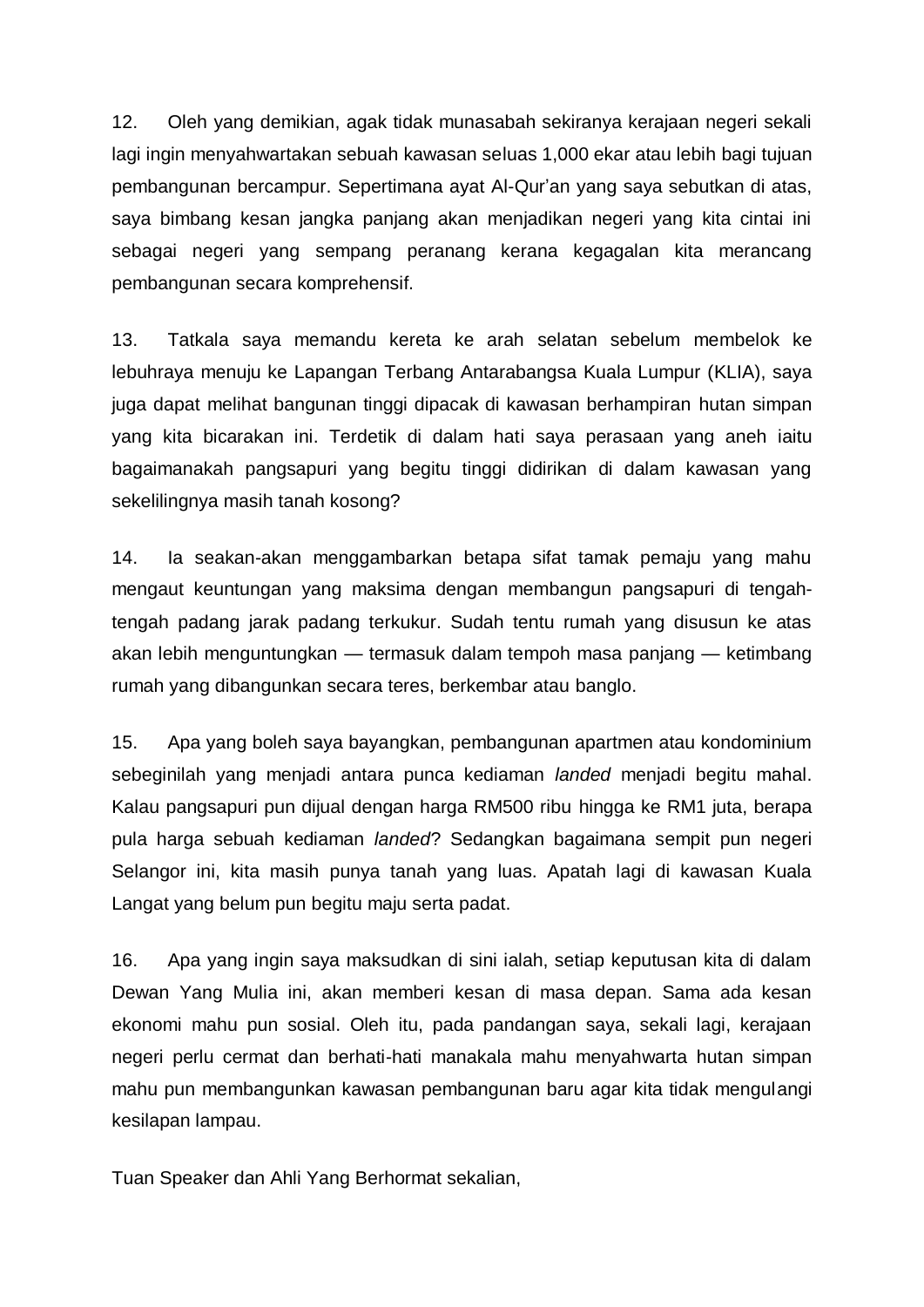17. Tindakan untuk menyahwarta Hutan Simpan Kuala Langat Utara ini tidak boleh dilakukan tanpa rundingan dengan pelbagai pihak; sama ada golongan profesional mahupun dengan pemegang taruh di kawasan berkenaan. Antara pemegang taruh yang penting ialah masyarakat di kawasan berhampiran. Saya sedar, sejak awal tahun ini lagi, kerajaan negeri telah melakukan proses pendengaran awam bagi mendengar setiap pandangan di pelbagai peringkat.

18. Susulan dari itu, banyak bantahan telah diterima melibatkan pelbagai segmen masyarakat termasuk pimpinan politik, ahli akademik, badan-badan bukan kerajaan (NGO), wakil-wakil komuniti Orang Asli, penjawat awam, syarikat-syarikat swasta dan lain-lain.

19. Bahkan menerusi sesi pendengaran awam yang dijalankan di Pulau Carey pada akhir September yang lalu, Ahli-ahli Yang Berhormat dari Bukit Lanjan, Banting dan Sijangkang turut menzahirkan protes mereka di samping wakil-wakil komuniti Orang Asli dari sekurang-kurangnya tujuh (7) buah kampung. Saya sendiri bersamasama dengan Ahli-ahli Yang Berhormat dari Kampung Tunku, Pelabuhan Kelang, Dusun Tua dan Rawang turut menyatakan bantahan kami terhadap cadangan ini menerusi petisyen awam yang digerakkan oleh gabungan beberapa NGO di antaranya Persatuan Kesedaran dan Keadilan Iklim Malaysia (KAMY), Pertubuhan Pelindung Khazanah Alam (PEKA), Persatuan Tindakan Alam Sekitar Kuala Langat, Persatuan Aktivis Sahabat Alam (KUASA) dan Greenpeace Malaysia.

20. Menurut maklumat yang diterbitkan di laman sesawang Greenpeace Malaysia, Hutan Simpan Kuala Langat Utara yang telah di wartakan pada awal 1920-an telah pun mengalami kemerosotan sebanyak 97% dari saiz asal. Hutan ini adalah hutan paya gambut yang mempunyai keunikan bio-diversiti dan fungsi ekosistem yang penting untuk penduduk sekitar Banting dan Kuala Langat. Selain berfungsi sebagai kawasan tadahan air semulajadi, hutan ini juga adalah kawasan rayau bagi komuniti Orang Asli di mana kehidupan mereka sememangnya bergantung kepada hutan ini. Hutan ini juga merupakan habitat kepada spesis fauna terancam seperti Beruang Matahari, Tupai Terbang, Ikan Laga Merah Langat serta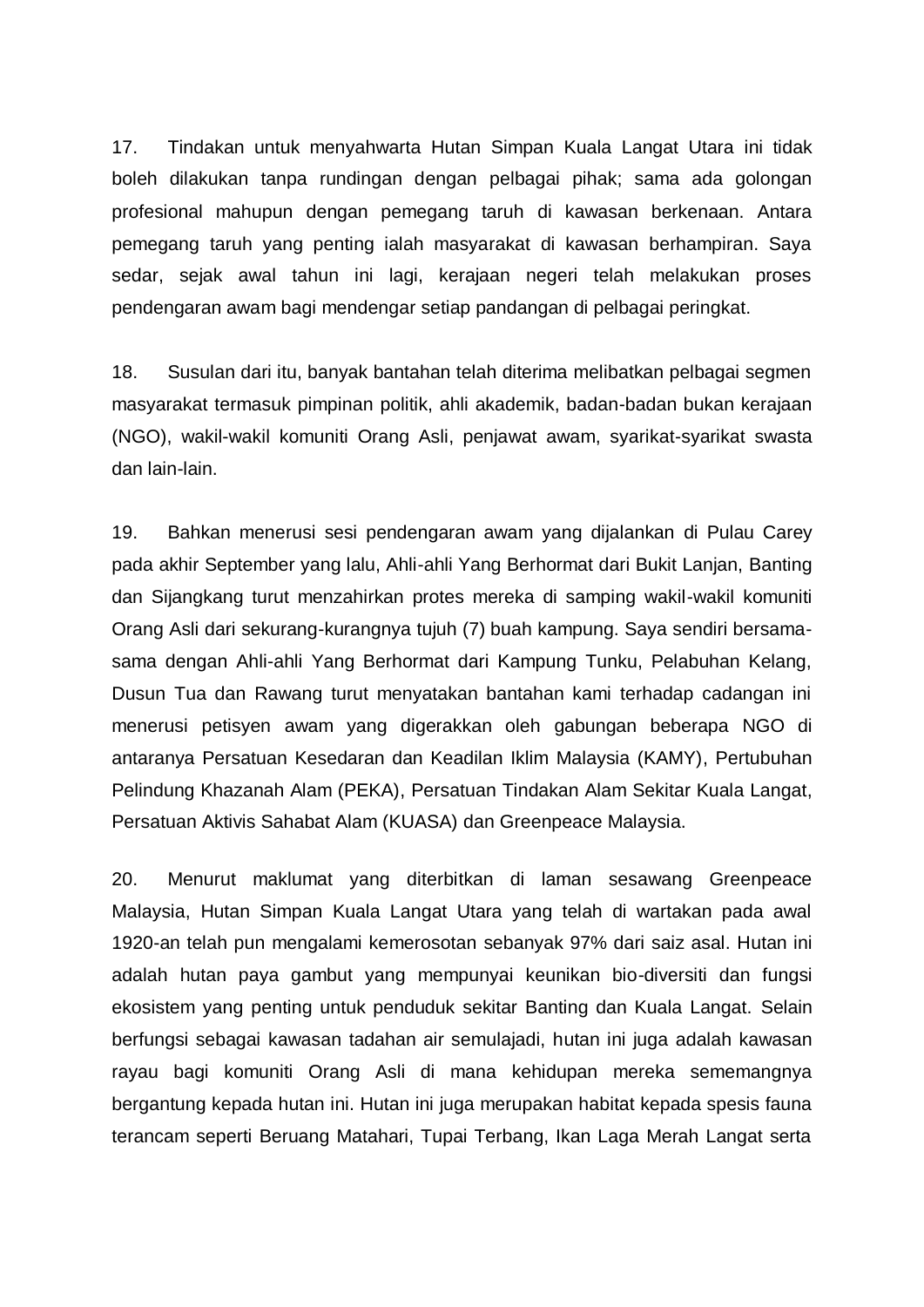beberapa spesis tumbuhan terancam seperti Meranti Bunga, Meranti Bakau dan Mersawa Paya.

Tuan Speaker dan Ahli Yang Berhormat sekalian,

21. Dalam usaha kerajaan negeri untuk menjayakan agenda pembangunan serta membawa kemajuan kepada rakyat Selangor, kita tidak sewajarnya menyisihkan tanggungjawab untuk memastikan keseimbangan ekosistem dan kelestarian alam sekitar terus dipelihara.

22. Persatuan Pencinta Alam Malaysia (MNS), melalui presidennya, Profesor Dr. Ahmad Ismail juga ada menyentuh dan mengulas mengenai kawasan berkenaan. Pandangan beliau yang terbit pada 29 September lalu di Berita Harian menyatakan dengan tegas bahawa kawasan itu mempunyai kepentingan di dalam pemuliharaan flora dan fauna di negeri Selangor. Selain menjadi kawasan rayau dan penempatan Orang Asli, Selangor sebagai sebuah negeri maju juga disarankan agar menjadi negeri contoh dalam usaha pemuliharaan hutan simpan.

23. Sehubungan dengan itu, suka untuk saya tegaskan kepada pihak kerajaan negeri; nasihat serta ingatan oleh Duli Yang Maha Mulia Sultan Selangor pada Istiadat Pembukaan Persidangan Penggal Kedua Dewan Negeri Selangor Yang Keempat Belas pada 18 Mac 2019 yang menitahkan agar kawasan-kawasan tadahan air dan hutan-hutan simpan di Negeri Selangor ini dikekalkan dan dipelihara dengan baik supaya sumber air di Negeri Selangor ini mencukupi dan tidak terjejas untuk masa akan datang. Menerusi titah ucapan yang sama, Duli Yang Maha Mulia Tuanku turut menitahkan agar usaha-usaha mengekalkan hutan simpan serta keindahan flora dan fauna semulajadi di hutan hendaklah dilakukan serta memastikan bahawa tiada aktiviti pembalakan berlaku di hutan-hutan simpan dan kawasan tadahan air ini.

24. Kita amat sedar bahawa – sekali lagi – masalah yang kita hadapi hari ini tidak lain adalah apa yang kita tanggung kesan daripada kepincangan pentadbiran lalu. Antaranya ialah bila mana tanah-tanah negeri dipindahkan kepada anak-anak syarikat tertentu secara besar-besaran.